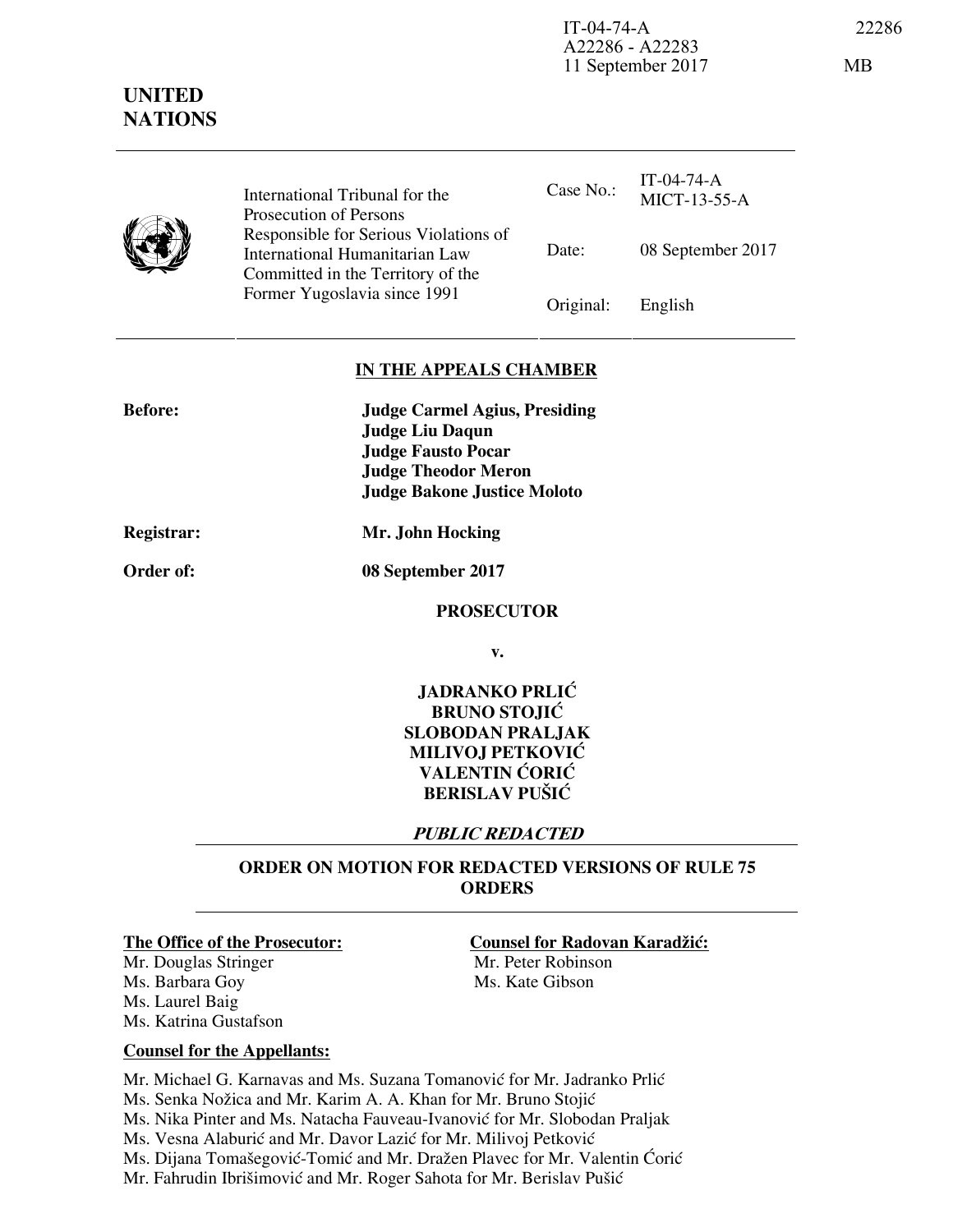**THE APPEALS CHAMBER** of the International Tribunal for the Prosecution of Persons Responsible for Serious Violations of International Humanitarian Law Committed in the Territory of the former Yugoslavia since 1991 ("Appeals Chamber" and "Tribunal", respectively);

**BEING SEISED OF** the "Motion for Public Redacted Versions of Rule 75 Decisions", filed by Mr. Radovan Karadžić ("Karadžić') on 14 April 2017 ("Motion"), in which Karadžić requests the issuance of public redacted versions of two orders rendered, pursuant to Rule 75 of the Rules of Procedure and Evidence of the Tribunal ("Rules"), by Trial Chamber III in the case of *Prosecutor v. Jadranko Prlić et al.*, Case No. IT-04-74-T ("*Prlić et al.* Orders");<sup>1</sup>

**NOTING** that Karadžić submits that: (1) he has a legitimate forensic purpose for access to the Prlić et al. Orders as he continues to litigate issues related to Rule 75 proceedings in his case;<sup>2</sup> and (2) the issuance of public redacted versions of the *Prlić et al.* Orders would give his Defence team (as well as the public) access to jurisprudence on which the Prosecution has relied and thereby put him on "somewhat equal footing with the Prosecution";<sup>3</sup>

**NOTING** the response to the Motion filed by the Office of the Prosecutor ("Prosecution") on 24 April 2017, in which the Prosecution states that it does not oppose the Motion "as long as all information that potentially identifies the relevant domestic authorities, the subject matter of the proceedings and the witnesses involved, including witness pseudonyms and the nature of their evidence, is redacted"; $4$ 

### **NOTING** that Karadžić did not file a reply;

**NOTING** the judgement rendered in French by Trial Chamber III of the Tribunal, on 29 May 2013,<sup>5</sup> and that the Appeals Chamber is currently seised of the proceedings in this case;<sup>6</sup>

-

<sup>&</sup>lt;sup>1</sup> Motion, para. 1, referring to *Prosecutor v. Jadranko Prlić et al.*, Case No. IT-04-74-R75H.2, Order on Application from [REDACTED] of 25 February 2011 (Rule 75 (J) of the Rules of Procedure and Evidence), 7 March 2011 (confidential and *ex parte*) (French original filed on 2 March 2011); *Prosecutor v. Jadranko Prli} et al.*, Case No. IT-04-74-R75H.3, Order on Application from [REDACTED] of 10 March 2011 (Rule 75 (H) of the Rules of Procedure and Evidence), 5 April 2011 (confidential and *ex parte*) (French original filed on 15 March 2011). See also Motion, paras 5, 7. The Appeals Chamber's redactions are to prevent identification of the domestic authorities, subject matter of the proceedings, and the witnesses involved, including witness pseudonyms and the nature of their evidence.

<sup>&</sup>lt;sup>2</sup> Motion, para. 6. Karadžić's litigation also relates to the corresponding Rule 86 of the Rules of Procedure and Evidence of the International Residual Mechanism for Criminal Tribunals. See Motion, para. 6. 3

Motion, paras 4-6.

<sup>&</sup>lt;sup>4</sup> Prosecution's Response to Karadžić's Motion for Redacted Versions of Rule 75 Decisions, 24 April 2017, para. 1.

<sup>5</sup> *Prosecutor v. Jadranko Prlić et al*., Case No. IT-04-74-T, Judgement, 6 June 2014 (French original filed on 29 May 2013).

<sup>&</sup>lt;sup>6</sup> Jadranko Prlić's Notice of Appeal, 5 August 2014; Bruno Stojić's Notice of Appeal, 4 August 2014; Slobodan Praljak's Notice of Appeal, 28 June 2013; Milivoj Petković's Notice of Appeal, 5 August 2014; Re-Filed Notice of Appeal Filed on Behalf of Mr. Valentin Ćorić, 23 December 2014; Re-Filing of the Notice of Appeal on Behalf of Berislav Pušić, 13 March 2014; Prosecution's Notice of Appeal, 27 August 2013.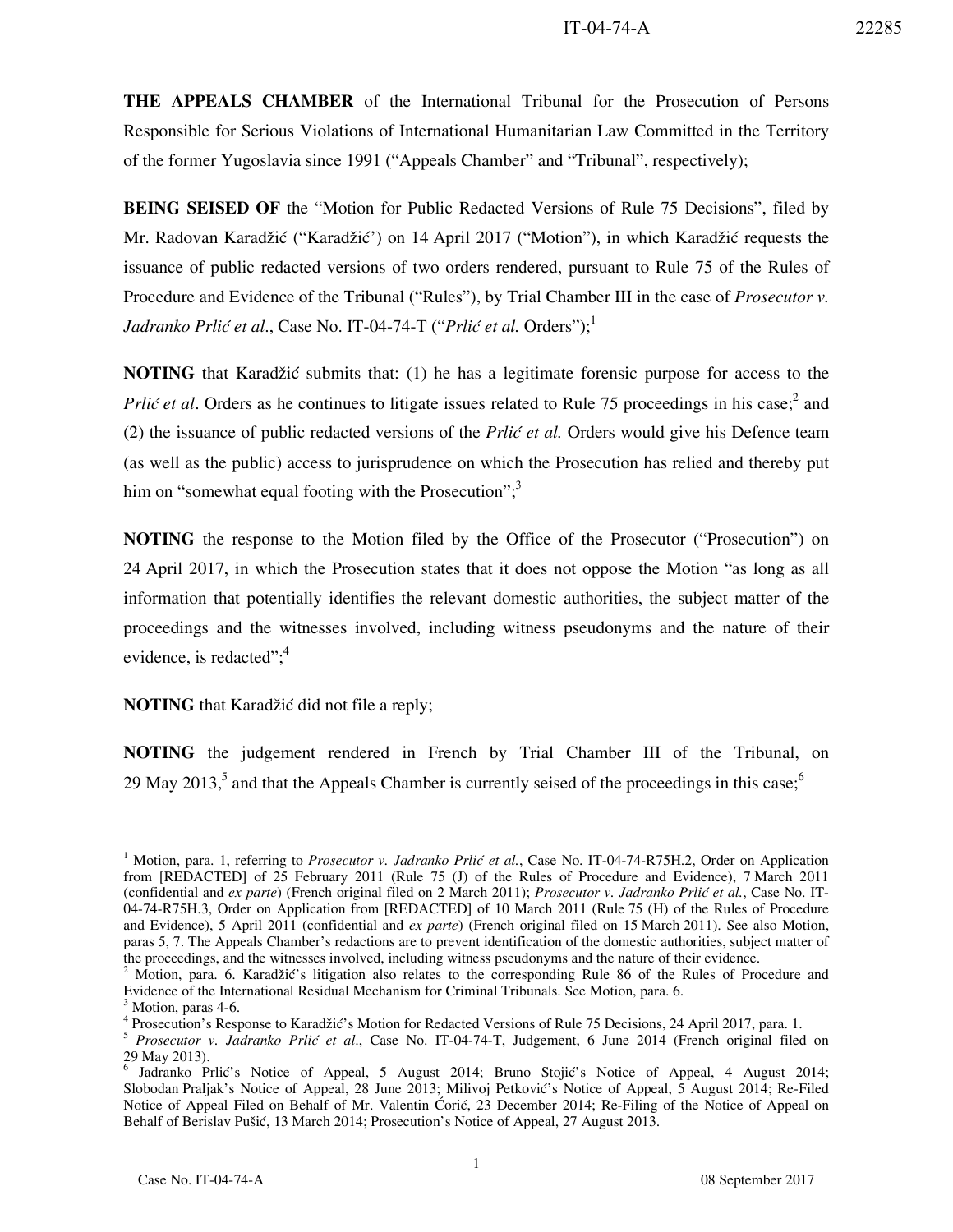**RECALLING** that, pursuant to Rule 75(F)(i) of the Rules, once protective measures have been ordered in respect of a victim or witness in any proceedings before the Tribunal, such protective measures shall continue to have effect *mutatis mutandis* in any other proceedings before the Tribunal or another jurisdiction unless and until they are rescinded, varied, or augmented;

**RECALLING** that "a party is always entitled to seek material from any source, including from another case before the Tribunal, to assist in the preparation of its case if the material sought has been identified or described by its general nature and if a legitimate forensic purpose for such access has been shown", $\frac{7}{1}$  and that "access to confidential material is granted whenever the party seeking access has demonstrated that such material may be of material assistance to [the party's] case";<sup>8</sup>

**RECALLING FURTHER** that, with regard to confidential material, the Tribunal must "find a balance between the right of a party to have access to material to prepare its case and the need to guarantee the protection of witnesses<sup>"9</sup> and the protection and integrity of confidential information;<sup>10</sup>

**CONSIDERING** that Karadžić, in requesting public redacted versions of the *Prlić et al.* Orders, has sufficiently identified the material he seeks and has identified a legitimate forensic purpose for access in that these orders were relied upon by the Prosecution in litigating issues related to Rule 75 proceedings in his case;

**NOTING** that issuing public redacted versions of these orders will ensure that the interests of the parties who designated their filings as *ex parte* and the information pertaining to protected witnesses therein can be adequately safeguarded;

**CONSIDERING** that, before public redacted versions of the *Prlic et al*. Orders are issued, it would assist the Appeals Chamber if the Prosecution, in liaison with the Victims and Witnesses Section of the Tribunal ("VWS"), were to identify any portions of the *Prlić et al.* Orders requiring redaction to prevent identification of the domestic authorities, subject matter of the proceedings, and the witnesses involved, including witness pseudonyms and the nature of their evidence;

-

<sup>7</sup> See, *e.g*., *Prosecutor v. Vujadin Popović et al*., Case No. IT-05-88-A & IT-09-92-T, Decision on Motion by Ratko Mladić for Access to Confidential Material, 20 February 2013 ("*Popović et al.* Decision"), p. 2; *Prosecutor v. Nikola Šainović et al.*, Case No IT-05-87-A, Decision on Vlastimir Ðorđević's Motion for Access to Transcripts, Exhibits and Documents, 16 February 2010 ("*Šainović et al.* Decision"), para. 9.

<sup>8</sup> *Popović et al.* Decision, p. 2; *Šainović et al.* Decision, para. 10 (and references cited therein).

<sup>&</sup>lt;sup>9</sup> Brdanin Decision of 24 January 2007, para. 10 (and references cited therein).

<sup>&</sup>lt;sup>10</sup> Šainović et al. Decision of 16 February 2010, para. 19.